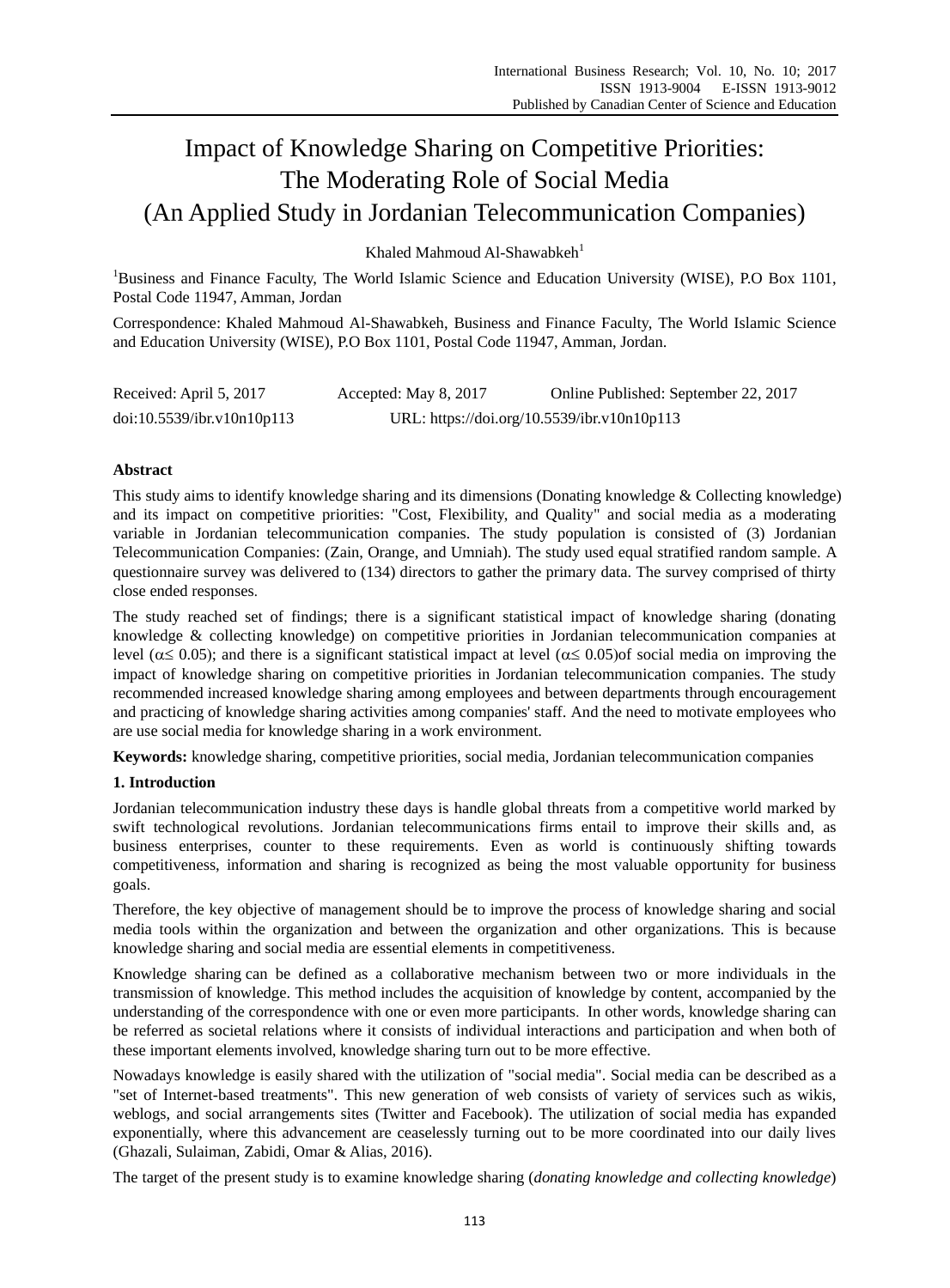and its impact on competitive priorities and the role of social media as a moderating variable in Jordanian telecommunication companies, through the following objectives:

 To identify the impact of knowledge sharing (donating knowledge and collecting knowledge) on competitive priorities in Jordanian telecommunication companies.

 To spot the impact of social media on improving the impact of knowledge sharing on competitive priorities in Jordanian telecommunication companies.

 This study aims to provide sound recommendations to Jordanian telecommunication companies regarding the impact of knowledge sharing on their competitive priorities.

#### **2. Study Importance**

This division demonstrates two folds of which the present research is of interest. *First,* it strives to make a significant contribution. As many studies have noted, knowledge sharing is one of the important research areas linked to improving competitive priorities. This study seeks to fill the gap in the scholarly literature by doing a deep investigation of knowledge sharing, a component of knowledge management, competitive priorities, and social media in Jordanian Telecommunication Companies.

*Second,* this study also can contribute to practice. As declared above, knowledge is an important resource in dealing with the problems which organizations face. Depending on how organizations manage knowledge in organizations competitive priorities can vary. The study may provide practitioner's insights into knowledge sharing that may improve competitive priorities. Knowledge is seen as a core factor of economic development by the provision of information and communication technologies. In addition to the value of the procurement of trained and highly skilled human capital. The importance of the study was derived from the importance of the examined variables: (*knowledge sharing; social media; and competitive advantage*).

## **3. Study Problem**

Under severe competitive environment, telecommunication companies are striving to gain a competitive advantage over other organizations that operating in the same sector and that by creating a value for their customers and achieving excellence by investing and benefiting from knowledge sharing and social media. Especially, after the increasing number of telecom companies that providing telecommunication services, and their offers and also increasing the awareness of their customers. The study question can be stated in the following key question:

# **"What is the impact of Social Media on improving the impact of knowledge sharing on competitive priorities in Jordanian telecommunication companies?".**

### **4. Literature Review**

#### *4.1 Competitive Priorities*

Competitive priority is a set of objectives or "*strategic preference*" that the organization chooses as part of its competitive arsenal (Ahmad & Schroeder, 2002). They are crucial in decision-making on resource allocation and capacity development. Researchers have identified six objectives. All of these competitive priorities are defined as follows: the cost is the cash expenses associated with the operation; products and services provided that meet customers' needs; delivery is confidence in offering services and process to deliver when promised; flexibility is a variety of production or offering services process capable; Using new and practical products (services) as a means of competition; environment / safety refers to policies implemented in risk (Jacobs & Chase, 2010).

Competitive priorities for the operation strategy and manufacturing strategy broadly competitive priorities and operating strategy that can help companies to construct extend and endorse a viable improvement. Competitive priorities are classified as "the dimensions that a company's system must have to support the demands of markets in which the company wishes to compete" (Krajowski & Ritzman, 1993).

In 1984, Hayes and Wheelwright made it possible for businesses to operate on the market on the basis of several of the aforementioned business priorities: value; production schedule; expense; and durability. Over the years, several writers and professionals have contributed to and modified this list. Researchers have demonstrated that competitive priorities have long lasting influence on various business practices such as technology adoption, process choice, capability management, manufacturing planning and control systems, employee skills development and quality assurance (Hayes & Wheelwright, 1984).

Managers must work closely with marketing in order to understand the competitive situation in the company's market before they can determine which competitive priorities are important. Competitive priorities define as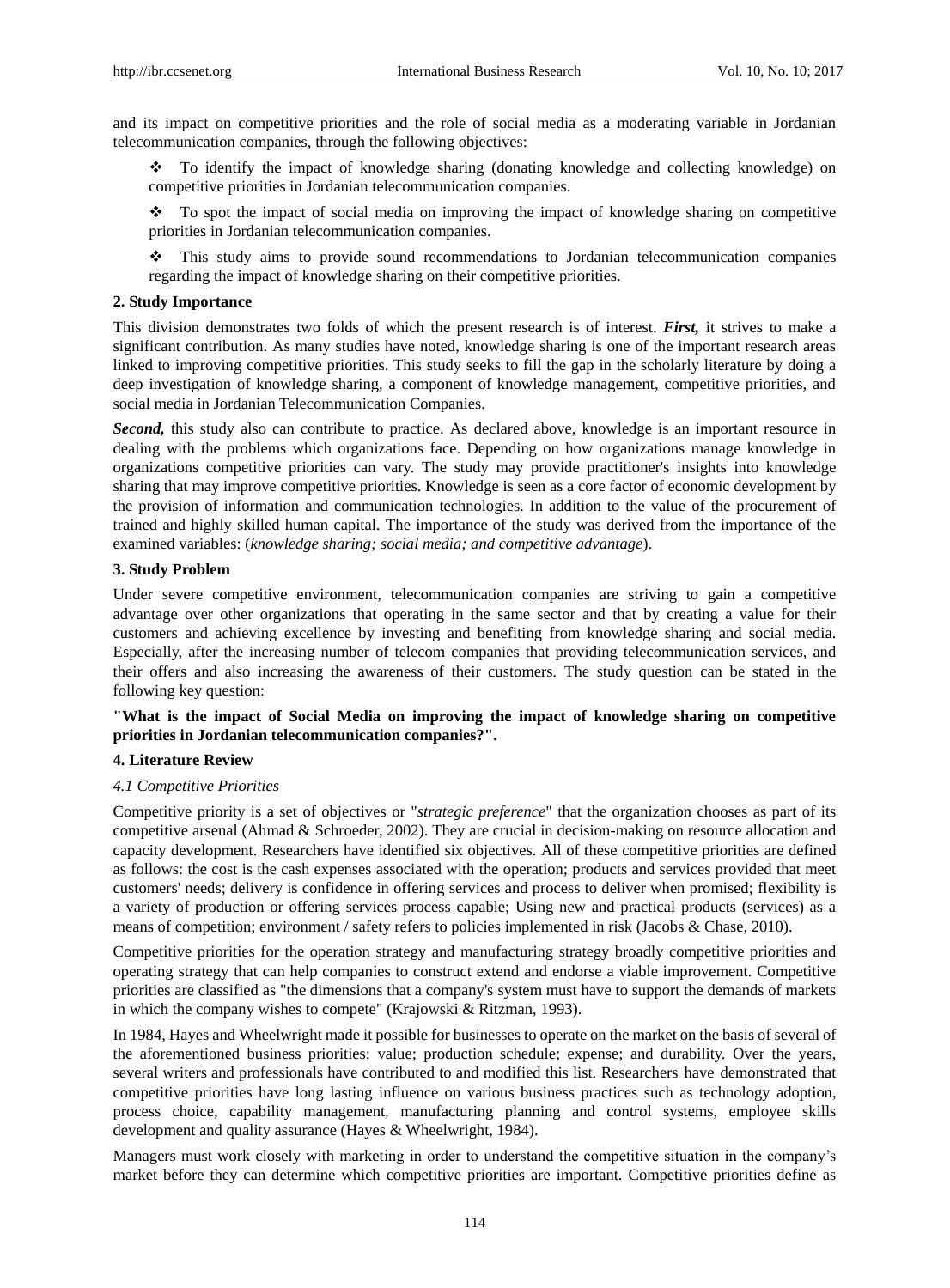Capabilities that the operations function can develop in order to give a company a competitive advantage in its market (Reid & Sanders, 2011).

Some companies have been able to retain their competitive edge for several years, but others feel that only the competitive advantage throughout period is diminished. "Market stability is threatened by short product life cycles, short product design cycles, new technologies, frequent entry by unexpected outsiders, repositioning by incumbents, and tactical redefinitions of market boundaries as diverse industries merge." As a result, a corporation or business entity must continuously strive to strengthen its competitive edge. That is not enough to be merely the lowest-cost supplier. By way of quality management systems, rivals typically often seek to reduce their expenditure. Companies may discover creative ways not only to significantly decrease prices, but also to raise the cost or services rendered. (Wheelen & Hunger, 2012, 191).

Phusavat and Kanchana (2007) identify that there are (6) criteria that operate like competitive priorities: "quality, cost, delivery, flexibility, customer focus and know- how". The current study pointed three of them to fit and consistence with study's population, and these criteria as follows:

# 4.1.1 Quality

Quality is a competitive criterion in the marketplace. It engenders competitive advantage by providing products that meet or exceed customer needs and expectations (Lee &. Zhou, 2000). Quality, as stated by (Kazan, Ozer and Cetin, 2006), is defined using different perspectives, as it is a subjective goal that has indefinable characteristics. The definition adopts the clients' point of view to define quality, the customers determine the products that meet and achieve them desires and requirements. Quality defines as excellence, value, conformance to specifications and meeting or exceeding customers' expectations. Few definitions describe eight components for quality: efficiency, features, reliability, accuracy, longevity, maintainability, appearances and perceived value. Both proportions are aligned with the view of customers. Quality is also easily shown as a significant source of sustainable competitive advantage by fulfilling customer standards.

Many companies claim that quality is their top priority, and many customers say that they look for quality in the products (goods, services, and ideas) they buy. Yet quality has a subjective meaning; it depends on who is defining it. When companies focus on quality as a competitive priority, they are focusing on the dimensions of quality that are considered important by their customers. Quality as a competitive priority has two dimensions. *The first*: is high-performance design. This means that the operations function will be designed to focus on aspects of quality such as superior features, close tolerances, high durability, and excellent customer service. *The second:* dimension is goods and services consistency, which measures how often the goods or services meet the exact design specifications (Reid & Sanders, 2011).

# 4.1.2 Cost

Hill (1994) showed that low cost production is a primary consideration once profitability are negligible. The rationale behind connecting the cost-management approach to the strategic edge, seeing as suggested by (Porter, 1991), is that competitive advantage can be divided into two basic types: lower cost than rivals, or the ability to differentiate and command a premium price that exceeds the extra cost of doing so.

Competitive advantage, as argued by (porter, 1981) can be achieved by adopting one or more of the following generic competitive strategies:

 *Cost leadership:* "low-cost for competitors, related products and standardization, and economies of scale. The cost-leadership strategy requires intensive work supervision, strict cost control, frequent and detailed control reports, and structured response and response capacity".

 *Differentiation:* this strategy is "described in terms of product uniqueness, an emphasis on marketing and research, and a flexible structure".

 *Focus:* this strategy implies "a focus on a narrow niche (buyer group, product line or geographic market) through differentiation, low cost or both".

# 4.1.3 Flexibility

The organizational situations, including customer expectations and preferences, changes rapidly and the ability to navigate these trends efficiently can be a winning technique. There are two levels of flexibility: one is the capacity to convey a wide assortment of items and tailor them to customers' distinctive basis.

A flexible system can quickly add new services. Another aspect of flexibility is the ability to rapidly increase or reduce the quantity produced and introduced quickly to accommodate changes in the demand (Reid & Sanders, 2011).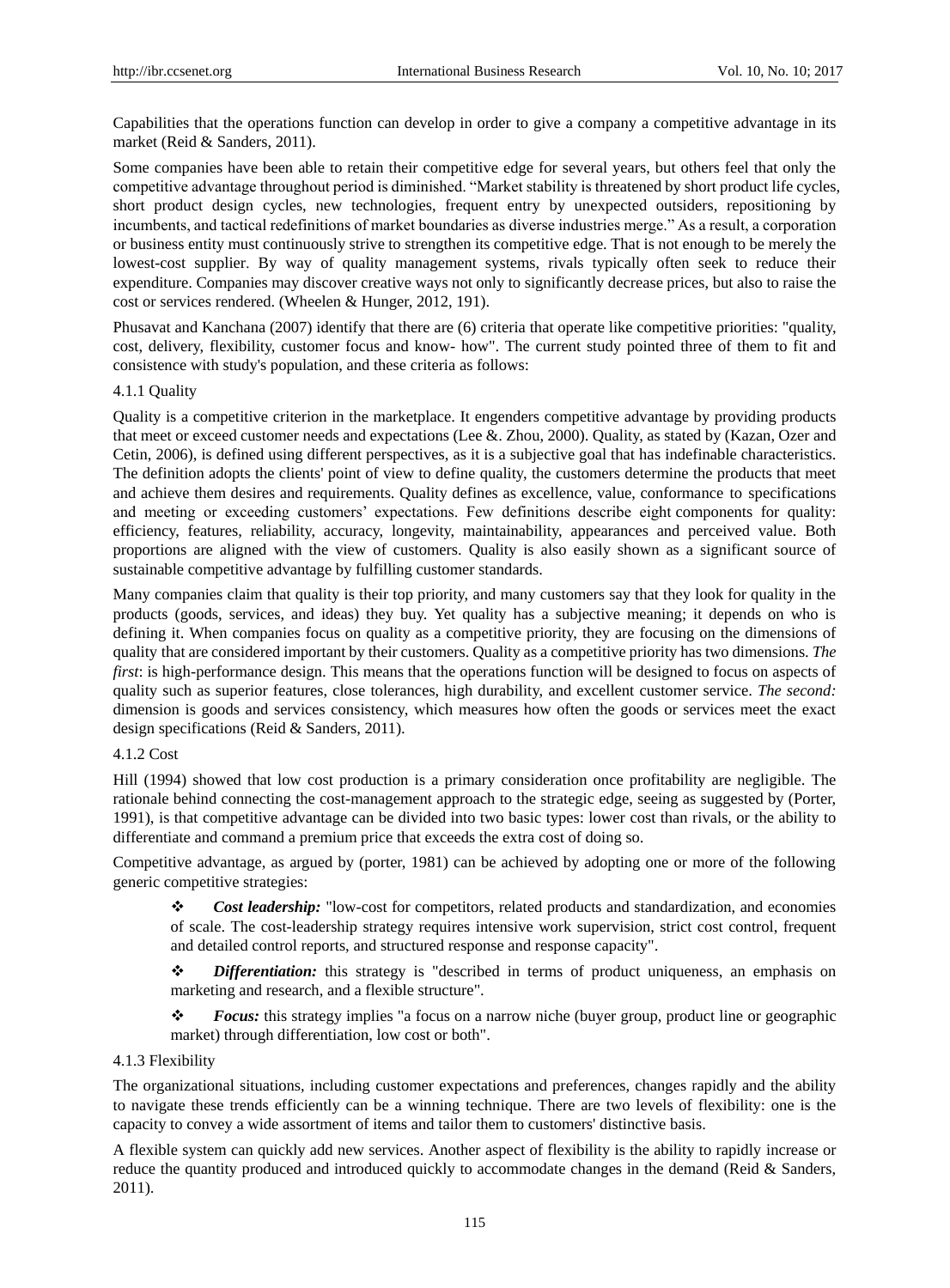Phusavat and Kanchana (2007) define flexibility as the ability to respond effectively to changing circumstances. Nakane & Hall (1991) defines flexibility as a quick response to changed production volume, changed product mix, customization of product, introduction of new products and adoption of new technology.

There are several measurements of adaptability: Fabric quality; Production quality; new model; rearrangement; maintainability; frequency; market segmentation; and Asset balance (Foo & Friedman, 2001).

### *4.2 Knowledge Sharing*

Fernandez, Gonzalez and Sabherwal, 2004 define Knowledge sharing as "the process through which explicit or tacit knowledge is communicated to other individuals". There are three fundamental justifications in sequence. Firstly, information exchange implies successful conversion, such that the information receiver can grasp enough of it to operate on it. Secondly, information is twisted instead of evidence-based suggestions. Third, information exchange may actually happen between entities as well as through communities, agencies or associations.

Knowledge sharing is defined as "the willingness of someone within the organization to transfer knowledge with other members", and sharing knowledge is a social act through interaction and communication between individuals. This emphasizes that knowledge sharing is inherent and rooted in knowledge management. Knowledge management (KM) involves cultivating a learning culture where members systematically collect and share knowledge with others within the organization to achieve better performance. Therefore, management should facilitate communication and exchange of knowledge among its staff to facilitate learning of new and improved approaches to effective and efficient job delivery (Daniel, Abraham, Shadrach & Ernest, 2015).

Knowledge sharing can be affected by set of factors in association such as cost, especially when purchasing equipment or using technology or holding conferences and seminars. Knowledge sharing is also influenced by the possibility of changing content, particularly in the hierarchy.

There are many effective tools for sharing knowledge such as e-mail, internal communication through intranet networks, all of which lead to a better distribution of knowledge and allow employees to inquire, discuss and analyze information through different perspectives. Roussan (2004) points out that knowledge sharing is done through the use of intranet, which is a link between all employees at different levels of management in the organization.

Al-Alul (2011, 101) points out that if the organization does not distribute its knowledge efficiently, it will not generate a return for the cost of that knowledge. Al-Alul said that it is easy to share explicit knowledge through technology and communication, but the transfer of implicit knowledge in the minds and experiences of workers remains a major challenge to knowledge management.

The researcher agrees with Al- Alul that the sharing implicit knowledge requires a great effort and periodic plans to motivate workers in the organizations and enhance their capabilities to share and transfer knowledge. Also the process of knowledge sharing is the first step in the process of using knowledge and the step presented to it. Knowledge sharing here means the way in which knowledge is communicated by appropriate mechanisms, and to the right person, in an appropriate form and cost.

Knowledge sharing provides information on tasks and knowledge to assist others and work in partnership with others to clear up troubles, create novel ideas, or put into practice guidelines or actions (Cummings, 2004). It should be noted that the process of knowledge sharing requires effective mechanisms, mechanisms that can be formal such as reports, training, official meetings, or informal ones such as informal dialogue, panels and meetings. Consequently, it is necessary to combine formal and informal mechanisms for the sharing and transfer of knowledge (Al-Alwani, 2006, 315).

Al-Taher (2012, 93) points out that knowledge sharing involves the transmission of implicit knowledge or explicit knowledge to individuals through communication and other means. Where the process of participation is carried out through two main processes: the process of exchange of knowledge (Exchange), and the process of socialization through social interactions in organizations (Socialization). The exchange of explicit knowledge facilitates its transfer and participation, while social processes apply to implicit knowledge.

Knowledge sharing is essentially the act of making knowledge available to others within the organization (IPe, 2003). Knowledge sharing enables managers to maintain individual learning flow throughout the company and integrate it into practical application. It is very important to clarify that knowledge sharing can be classified as (knowledge donating; individuals responsibility and knowledge collecting; organizations' responsibility).

The current research is consisted with Van Den Hooff and De Ridder (2004) where knowledge sharing is classified into "knowledge donating–communicating to others what one's personal intellectual capital is; and knowledge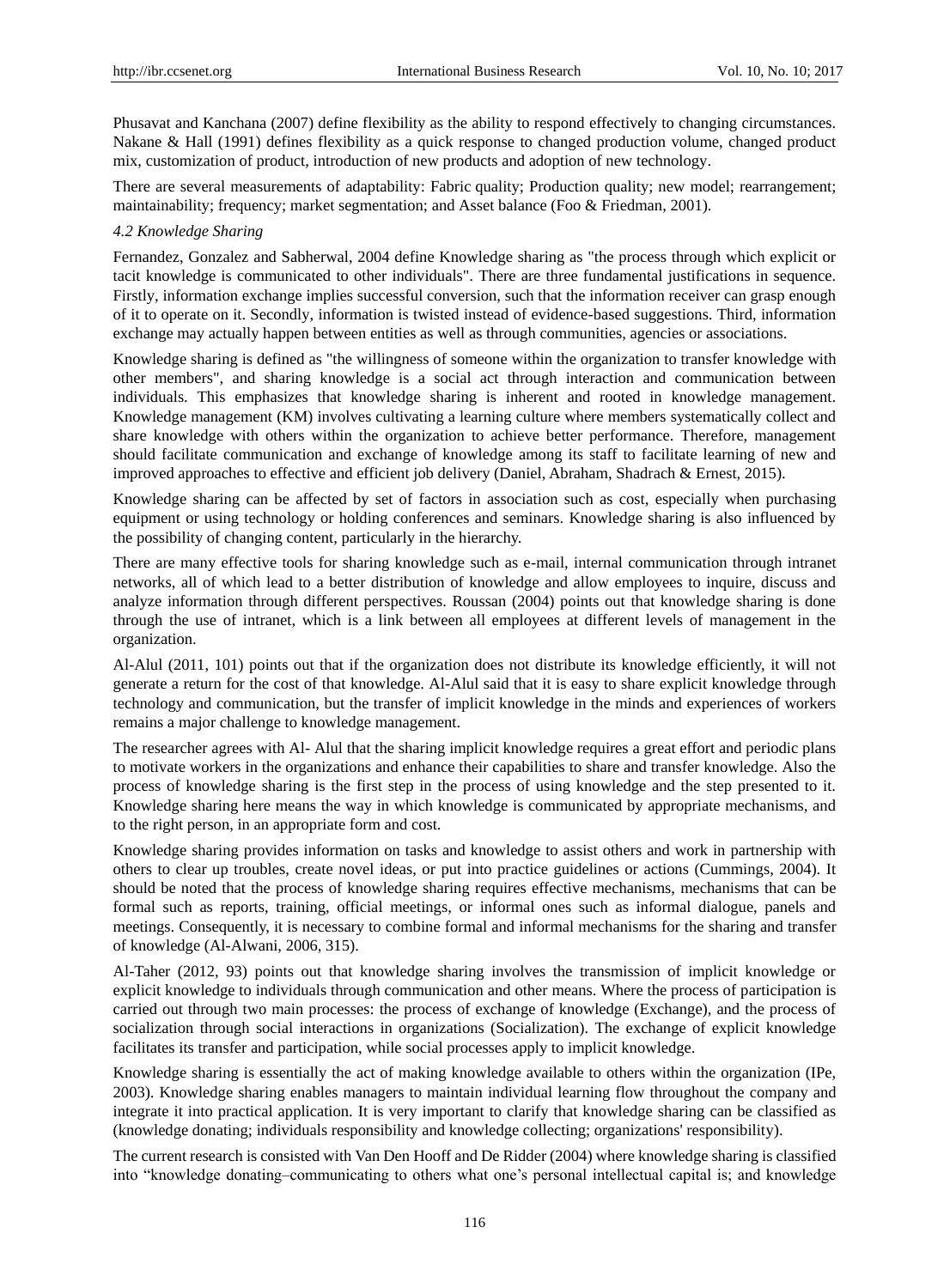collecting–consulting colleagues in order to get them to share their intellectual capital".

The researcher revealed that Knowledge Sharing refers to ensure that appropriate knowledge is accessible to those need it, at the appropriate time, and that it reaches as many people as possible in the organization. Knowledge sharing is "the third process of knowledge management", and relies on formal and informal mechanisms and methods. The formal methods are: reports, letters, correspondence, internal conferences and workshops of the organization, periodic reviews of the situation in the organization, internal publications, video and voice conversations, training and learning. Informal methods include: rotation, interpersonal relationships between staff, and work teams.

#### *4.3 Social Media*

Kaplan and Haenlein (2009, 63) defined social networking as "applications that enable users to connect by creating profiles, inviting friends and colleagues to access those profiles, and sending e-mail messages and instant messages between each other."

Social media is cleared as "forms of media that allow people to communicate and share information using the Internet or mobile phones," such as Facebook, Twitter and LinkedIn. Social media is "a collection of new types of online media, which distribute most or all of the uniqueness the subsequent: contribution, openness, conversation, group of people and interactions" (Wolmer, 2012).

Social media are quite different from traditional media. Where traditional media can direct their messages to one-way customers, social media focuses on conversations with a two-way communication type. Communications should aim at authenticity and participation; to become active users within social media. Social media do not develop new strategies in this context; they offer additional channels of communication with much potential (Kate, 2009).

In other research user-friendliness, instructiveness, openness and uncontrollability, velocity, and real-tameness have been mentioned to be the main characteristics of social media (Kaplan & Haenlain, 2009; Denyer et al, 2011; Kietzmann et al, 2011; Fournier & Avery, 2011). Also in other studies Social media can be showed as – "features, content, means, people and purpose" (Jalonen, 2014, 1372).

Finally, Social media are built to promote the creation of communities and communities. The easiest steps are to maximize the existing presence on the Internet. The next step is to increase brand awareness among employers; to involve all existing employees and their networks (Kate, 2009).

## **5. Previous Research**

*Thawatchai, Jitpaiboon, Qiannong, Gu, and Dothang, Truong (2016)* study explored that Competitive priorities are vital dimensions that a business must hold to fulfill clients demands. The process of defining competitive priorities is evolving and changing over time according to a new business paradigm. Therefore, it is the right time to revisit the critical dimensions of competitive priority. The purpose of this study is three fold: "to identify and revise the critical dimensions of competitive priority";" to assess the quality of competitive priority measures across studies based on different criteria"; "to confirm the relationship between several competitive priorities and organizational performance. The results show the different effects that competitive priorities have on organizational performance. Cost and quality priorities show evidence of strong effect size compared to the others".

*Ghazali, Sulaiman, Zabidi, Omar and Alias (2016)* study that aimed to study social media effects in educational sector. Therefore, this study is directed to explore other niche area on knowledge sharing environment where it will focused on the effects of social media on knowledge sharing among academia. Initially, literature review analysis was done to discover the potential factors that encourage academia to engage in social media. Ability to facilitate communication, idea generation and group establishment are the most cited reasons. Not only that, this paper will highlight the significance of performing this study. In conclusion, there is no doubt that social media do enhance and upgrading the knowledge sharing process thus assisting academia in their scholarly work.

*Agbim and Idris (2015)* study has empirically established that knowledge dissemination is significantly related to competitive advantage among hotels in Benue State, Nigeria. Thus, the sustained competitiveness among the hotels in Benue State could be attributed to the prevalence and unprecedented increase in the sharing and transfer of knowledge among well motivated knowledge workers within and between departments in the hotels, and between hotels through the use of ICT gadgets.

*Gaal, Szabo, Kovacs and Csepregi (2015)* survey that investigates how internal or external social media technologies are being used for knowledge sharing for the duration of work or for proficient development. The study was accomplished with the support of endeavor and institutions operating in Hungary from profit and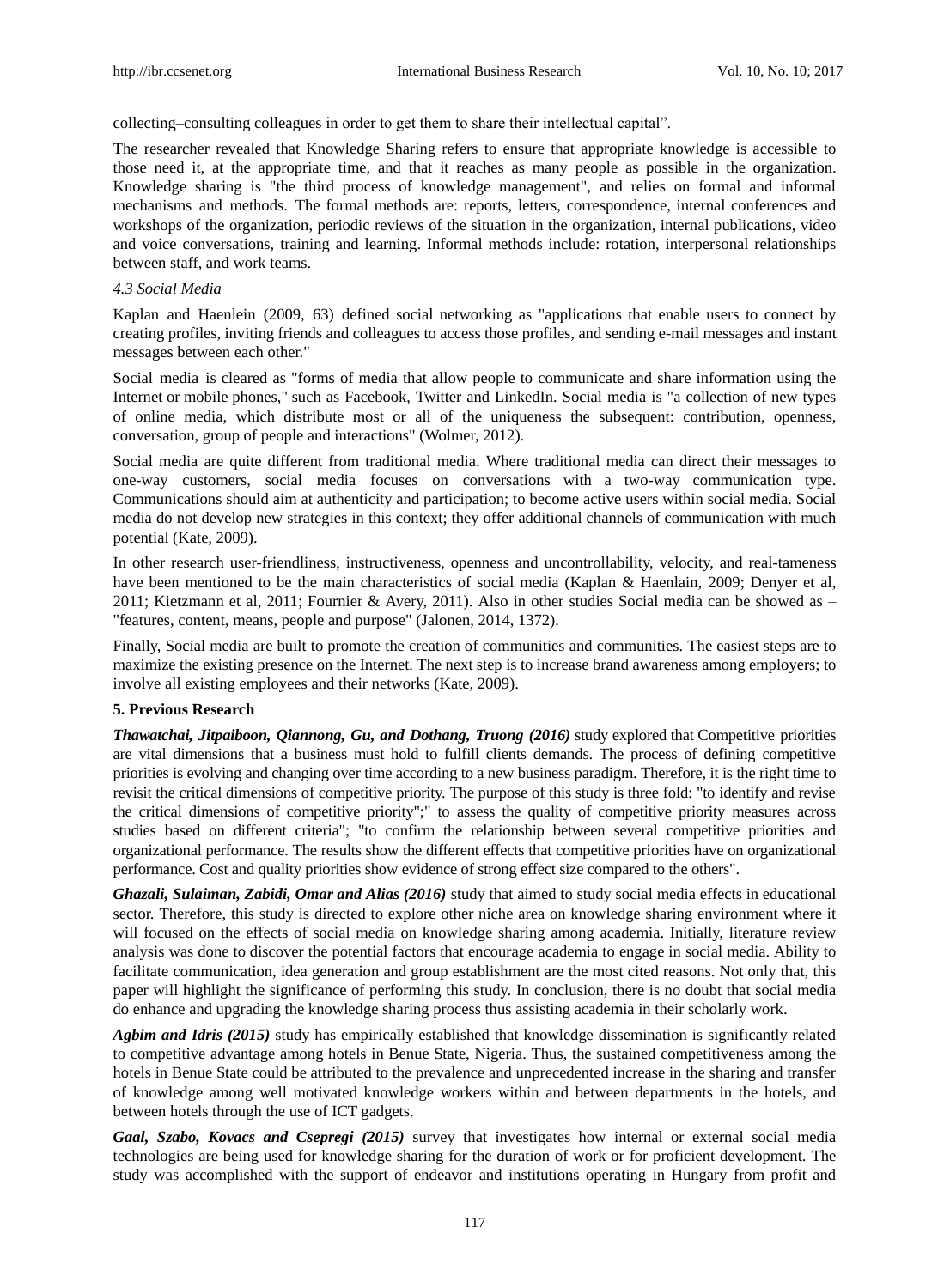non-profit sectors, applying quantitative research methods. The results have shown that Hungarian organizations like better not to allow the usage of external social media; but where the employees are supported to reach these tools, high proportion of the people utilize them.

*Al-Husseini and Elbeltagi (2015)* study aimed to examine the impact of knowledge sharing on product innovation. The results realize that knowledge sharing is a basis of product innovation in Iraqi higher education environment. This article provides a theoretical background to information sharing and innovation literature and supports knowledge-based observation theory and quantitatively enhances the role of knowledge sharing in improving product creativity in higher education in Iraq. These results give a better understanding of how knowledge can lead to competitive advantage in Iraqi higher education. Knowledge sharing is "known to transfer individual experiences, knowledge, skills, expertise, and information into explicit and organizational assets for better innovation. Managing knowledge and sharing it, as a strategic resource is one of the foundational missiles that enable universities to enlarge their competitive advantage and chances of survival".

*Meihami and Meihami (2014)* Study investigated the role of knowledge management on competitive advantage in institutes. Knowledge is "a powerful tool that can change the world and innovations made possible". Knowledge management is an interdisciplinary business model with all aspects of knowledge creation, Coding, sharing and using knowledge to enhance learning and innovation in the context of the company is working. The results noted that knowledge management has an effect on the nature of the strategic advantage Knowledge management and competitive advantage, Productivity, Operational efficiency , Customer loyalty.

*Khalil and Divine (2012)* review explored the relationship between knowledge sharing and innovation capability, by experimenting the influence of individual, institutional and technological aspects on knowledge sharing. Knowledge sharing in any association is very crucial as this is the basis upon which ideas and processes are being implemented and that help management in decision making.



**6. Study Model and Hypothesis**

Figure 1. The proposed conceptual model of the research

## *Reference:*

- \* Knowledge Sharing: (Ipe, 2003; Cummings, 2004).
- Competitive priorities: (Wheelen & Hunger, 2012; Phusavat & Kanchana, 2007).
- Social Media: (Postman, 2009).

 $H_0I$ : "There is no a statistically significant impact at level  $(\alpha \leq 0.05)$  of knowledge sharing (donating knowledge and collecting knowledge) on competitive priorities in Jordanian telecommunication companies".

 $H_0$ 2: "There is no a statistically significant impact at level  $(\alpha \le 0.05)$  of social media on improving the impact of knowledge sharing on competitive priorities in Jordanian telecommunication companies".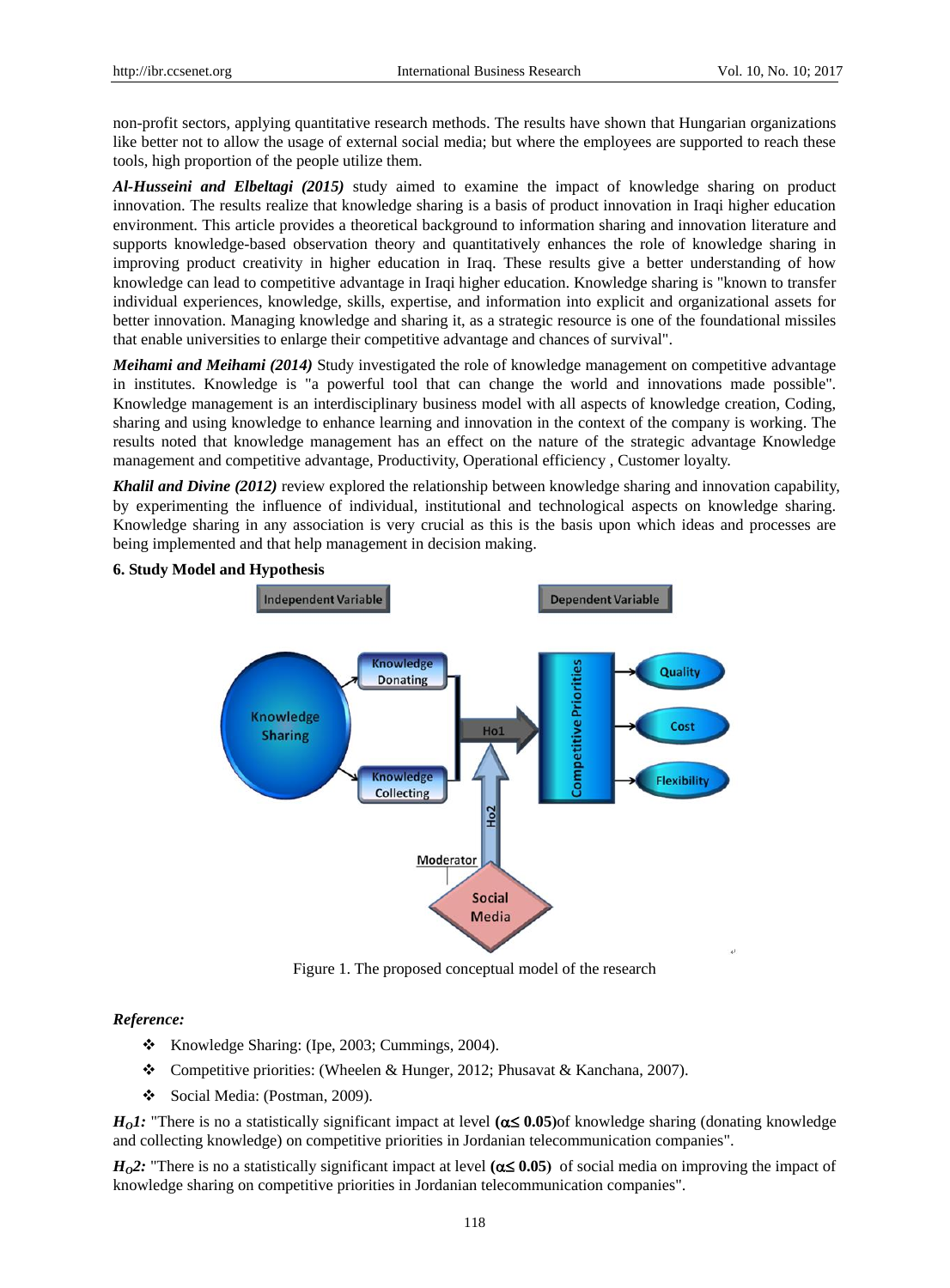# **7. Research Methodology**

This study is descriptive, quantitative in sort, aiming to investigate the moderating impact of Social Media on improving the impact of Knowledge Sharing on Competitive Priorities in Jordanian telecommunication Companies. It starts with literature review that explores the variables of the study (Knowledge Sharing; Social Media; and Competitive Priorities). An Applied study has been designed to test the model. Data collection is based on a survey; a questionnaire was designed based on the theoretical framework variables. Answers were organized according to a Likert scale one-five.

# *7.1 Population and Sample*

The population of the current study be composed of (3) Jordanian telecommunication companies at the main centers in Amman: (*Zain, Orange, and Umniah*); and the number of managers are (268) managers at the middle managerial level.

This study used equal stratified random sampling. To have a collection of the primary data a questionnaire survey was distributed to (150) managers at middle managerial level. Questionnaire was circulated to them, (140) questionnaire were returned and only (134) questionnaire were suitable for statistical examination which led to (88.7%) response rate (Sekaran & Bougie, 2010, 109 (.

# *7.2 Unit of Analysis*

The research group comprises of all executives employed at the middle management level of Jordanian telecom companies located at the key centers of Amman: (Zain, Orange and Umniah).

# *7.3. Data Collection*

- *Secondary data***:** Data was obtained from a number of sources, such as papers, dissertation, thesis, documents, online databases relevant to the subject of the study. Various evidence and sources have been recorded under the American Psychological Association Scheme (APA , 2010).
- *Primary data:* The questionnaire has been designed to gather primary data on all survey variables and demographic features of the research population in Jordanian telecommunications firms.

# *7.4 Instrument of the Study*

Questionnaire was adopted as the research survey mechanism; it comprised a set of statement which containing and measuring the variables of the current study. The responses were measured with a five-point Likert-type rating scale: "Strongly Agree = 5; Agree = 4; Neutral = 3; Disagree = 2 and Strongly Disagree = 1".

# 7.4.1 Validity

In order to verify the reliability of the instrument (questionnaire), the validity technique was used and the method was reviewed by a group of 5 academic experts. The quality of the test elements was adequate from the specialist perspective of the professors. Modifications have been given the questionnaire on the basis of responses made from the advisors.

# 7.4.2 Reliability

To assess the instrument reliability, the internal consistency check was verified using "Cronbach Alfa" for consistency. The closer it is to 1 the greater the internal consistency is; accordingly, the results were statistically acceptable since the value is greater than 0.60 which is acceptable". All of the values of Cronbach Coefficient are above 0.60, hence we can approve that the instrument is consistent (Sekaran & Bougie, 2010, 184).

| <b>Variables</b>              | No. of Items | Cronbach's Alpha |
|-------------------------------|--------------|------------------|
| <b>Donating knowledge</b>     |              | .935             |
| <b>Collecting knowledge</b>   |              | .914             |
| <b>Competitive priorities</b> | 10           | .911             |
| Social media                  |              | .897             |
| <b>Total instrument</b>       | 30           | .918             |

Table 1. The reliability coefficient

Table (1) revealed that the alpha coefficient for all elements were roughly 0.60 per cent included in the present analysis. The average scores for all products ranged from 897 to 935. Consequently, the survey elements in the current analysis are mostly of fair acceptable reliability.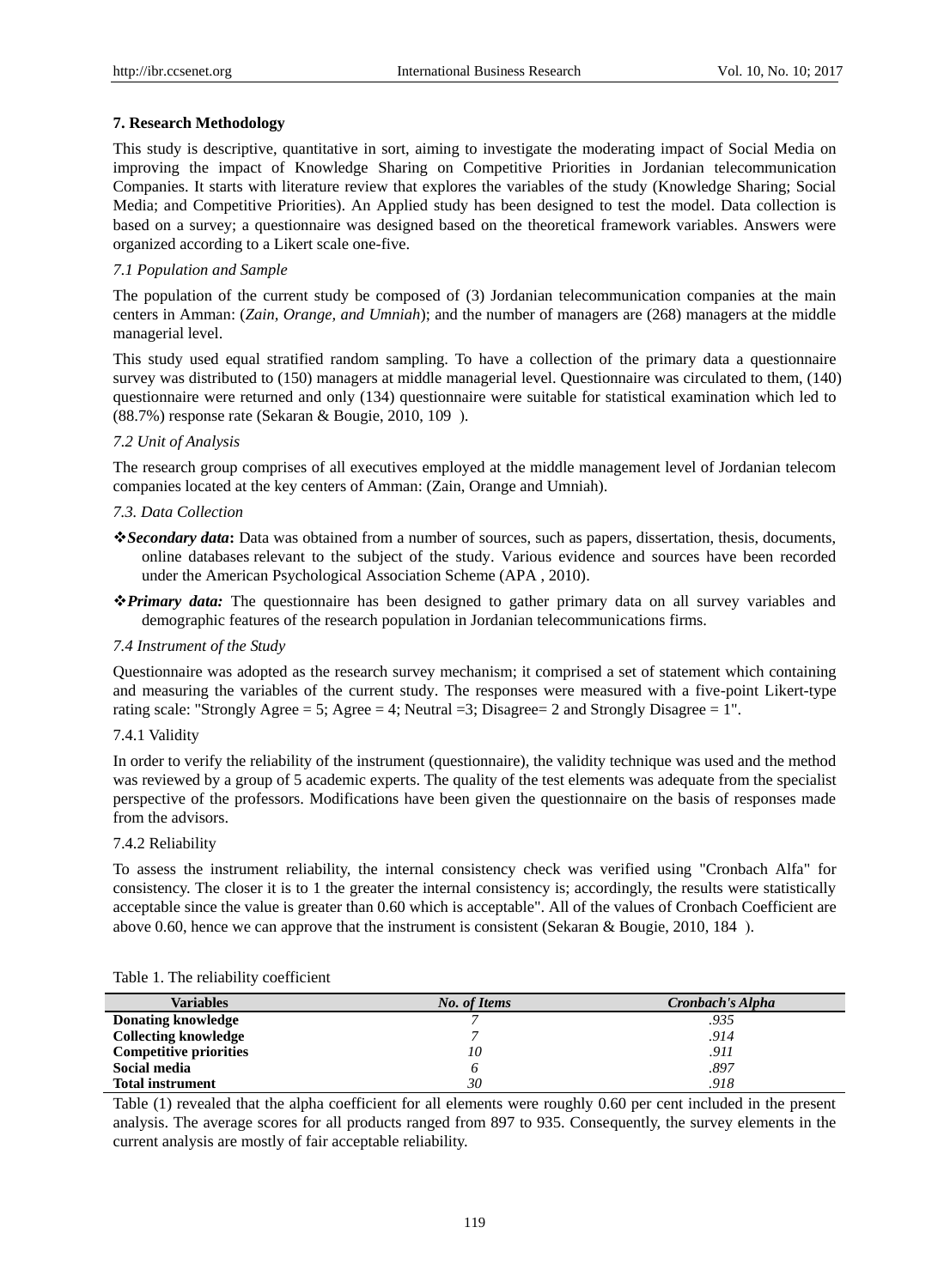## **8. Data Analyzing**

*8.1 Respondent Profile*

The next table (2) characterizes the demographic factors of the sample, including "gender , age and experience".

| variable     | category                     | trequency | percentage |
|--------------|------------------------------|-----------|------------|
| "Gender"     | Male                         | 101       | 75.9%      |
|              | Female                       | 33        | 23.9%      |
| "Ag"         | From 30 - less than 40 years | 6         | 4.5%       |
|              | From 40 - less than 50 years | 82        | 61.2%      |
|              | 50 years and above           | 46        | 34.3%      |
| "Experience" | Less than 5 years            |           | $0.7\%$    |
|              | From 5- less than 10 years   | 91        | 67.9%      |
|              | From 10- less than 15 years  | 35        | 26.1%      |
|              | 15 years or more             |           | 5.2%       |

|  |  |  | Table 2. Variance of the survey by demographic factors $(n = 134)$ |  |  |  |
|--|--|--|--------------------------------------------------------------------|--|--|--|
|--|--|--|--------------------------------------------------------------------|--|--|--|

It is clear from the table that the males represent (75.9%) of the study sample, while the age category 40-less than 50 years are the largest by (61.2%), also the experience category (From 5- less than 10 years) shaped the greatest percentage (67.9%), this consists with the natural administrative pyramid in the Jordanian telecommunication companies, and consists with the study's unit analysis (middle management level).

### *8.2 Testing the Hypothesis*

*HO1:* "There is no a statistically significant impact at level  $(\alpha \le 0.05)$  of knowledge sharing (donating knowledge and collecting knowledge) on competitive priorities in Jordanian telecommunication companies".

To check this hypothesis, the researcher applies "the multiple regression analysis" to confirm the impact of knowledge sharing (donating knowledge and collecting knowledge) on competitive priorities in Jordanian telecommunication companies.

| <b>Dependent</b><br>variable | $(\mathbf{R})$ | $(\mathbf{R}^2)$ | F<br>Cal. | DF | Sig*  | Sub-Ind.<br>variables | в     | т<br>Cal. | Sig*  |
|------------------------------|----------------|------------------|-----------|----|-------|-----------------------|-------|-----------|-------|
| Competitive                  |                |                  |           |    |       | Donating K            | 0.227 | 2.866     | 0.005 |
|                              |                |                  |           |    |       |                       |       |           |       |
| <b>Priorities</b>            | 0.829          | 0.687            | 70.657    |    | 0.000 |                       |       |           |       |
|                              |                |                  |           |    |       |                       |       |           |       |
|                              |                |                  |           |    |       | <b>Collecting K</b>   | 0.776 | 14.196    | 0.000 |

#### Table 3. Multiple regression analysis

\* "The impact is significant at level  $(\alpha \le 0.05)$ "

The results of Table no. (3) indicate that the correlation coefficient  $(R = 0.829)$  indicates the strong positive relationship between Competitive Priorities n the independent variables and the dependent variable, and the effect of the independent variables (Knowledge Sharing) on the dependent variable (Competitive Priorities) is a statistically significant effect. The calculated F value is (70.657), with a significant level of (Sig = 0.000), which is less than 0.05, as it appeared that the value of the coefficient of determination  $(R2 = 0687)$  indicates that (68.7%) of the variance in (Competitive Priorities) can be explained through the variance in (Knowledge Sharing) combined.

As for the coefficient table, it showed that the value of B when (Donating Knowledge) reached (0.227 and that the value of t was (2.866), and with a significance level (Sig =  $0.005$ ), which indicates that the parameter is significant. And that the value of B when (Collecting Knowledge) reached (0.776), and that the value of t was  $(14.196)$ , and with a significance level  $(Sig = 0.000)$ , which indicates that this parameter is significant.

Based on the foregoing, we cannot accept the first main hypothesis and accept the alternative hypothesis that:

"There is a statistically significant impact at level  $(\alpha \le 0.05)$  of knowledge sharing (Donating knowledge and collecting knowledge) on competitive priorities in Jordanian telecommunication companies".

HO2: "There is no a statistically significant impact at level ( $\alpha \le 0.05$ ) of social media on improving the impact of knowledge sharing (donating knowledge and collecting knowledge) on competitive priorities in Jordanian telecommunication companies".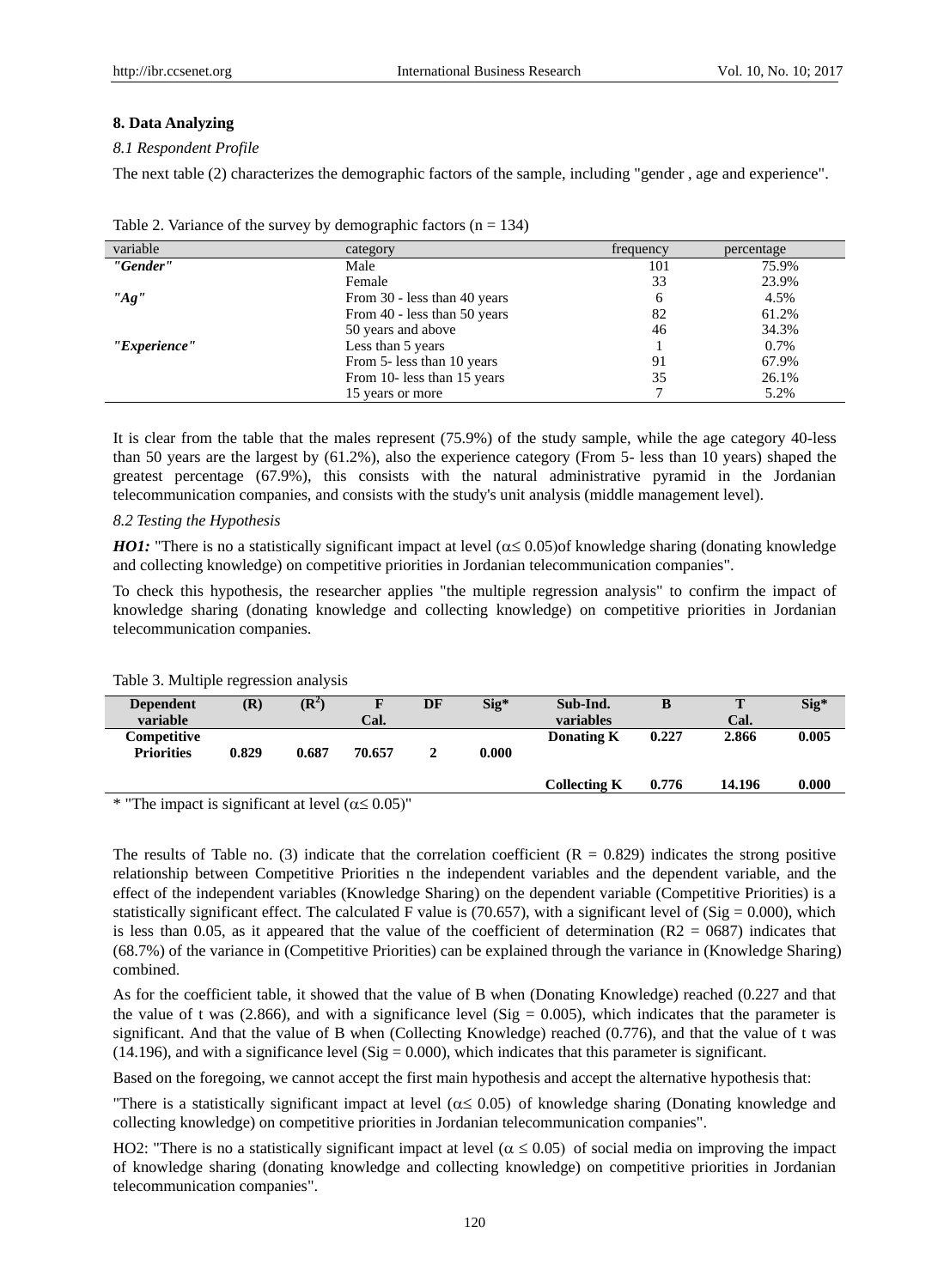To check this hypothesis, the researcher applies "the multiple hierarchical regression analysis" to confirm the impact of social media on improving the impact of knowledge sharing (donating knowledge and collecting knowledge) on competitive priorities in Jordanian telecommunication companies.

| Dependent V                      | Independent-                  | First step |        | Second step |       |        |       |
|----------------------------------|-------------------------------|------------|--------|-------------|-------|--------|-------|
|                                  | variables                     |            |        | Sig.        |       |        | Sig.  |
|                                  | Donating K                    | 0.227      | 2.866  | 0.005       | 0.041 | 0.541  | 0.008 |
|                                  | Collecting K                  | 0.776      | 14.196 | 0.000       | 0.574 | 6.033  | 0.000 |
| Competitive<br><b>Priorities</b> | Social media-<br>Moderating V |            |        |             | 0.455 | 6.418  | 0.000 |
|                                  | R                             |            | 0.829  |             |       | 0.873  |       |
|                                  | R <sub>2</sub>                |            | 0.687  |             |       | 0.863  |       |
|                                  | $R2\triangle$                 |            | 0.687  |             |       | 0.176  |       |
|                                  | $F\Delta$                     |            | 70.657 |             |       | 85.101 |       |
|                                  | $\mathbf{F} \triangle$ Sig.   |            | 0.000  |             |       | 0.000  |       |

|  | Table 4. Multiple hierarchical regression analysis |  |
|--|----------------------------------------------------|--|
|  |                                                    |  |

 $*$  "The impact is significant at level  $(\alpha \leq 0.05)$ "

Table No. (4) displays the results of the hierarchical regression based on two models, as the results of the first model based on the first step reflected the presence of a statistically significant effect of the dimensions of (Knowledge Sharing) combined on (Competitive Priorities), where the value of  $(F = 70.657)$  And with the level of significance (Sig  $\Delta$  F = 0.000), which is less than 0.05, and the value of the coefficient of determination (R2 = 0.687), and this indicates that the dimensions of (Knowledge Sharing) combined explain (68.7%) of the variance in ( Competitive Priorities).

In the second step, a variable (Social Media) was introduced to the regression model as moderator, where the value of the coefficient of determination R2 increased by (17.6%), and this ratio is statistically significant as the value of  $(F = 85.101)$  and the level of significance (Sig  $\Delta F = 0.000$ ), which is less From 0.05, as was the value of  $(B = 0.455)$  at (Social Media), and the level of significance (Sig t = 0.000), and this confirms the difference in the significance of the dimensions of Knowledge Sharing on Competitive Priorities according to the difference in Social Media. Accordingly, we conclude that: "There is a statistically significant impact at level ( $\alpha \le 0.05$ ) of social media on improving the impact of knowledge sharing (donating knowledge and collecting knowledge) on competitive priorities in Jordanian telecommunication companies)".

# **9. Discussion**

The main purpose of the present paper is to examine the impact of knowledge sharing on competitive priorities and the moderating role of social media in Jordanian telecommunication companies. Inclusive, the findings gave a high match for the data and two assumptions were endorsed.

The most prominent impact of competitive priorities and information sharing was clarified (64.3 per cent) by the resulting variation in competitive priorities. These results have shown that the use of knowledge sharing will help to strengthen the competitive priorities of Jordanian telecommunications companies. This result is similar to previous studies done by Ghazali, Sulaiman, Zabidi, Omar & Alias; Khalil & Divine; Meihami & Meihami Study.

Knowledge management (KM) has already been postulated as a vital source of sustained competitive advantage organizational advantage. Through establishing a diverse capacity to exploit intangible property, the company is assumed to be allowed to adapt in an creative way to a dynamic world. Conversely, the study sources of radical innovation, on the one side, and KM, on the other, have also been remarkably distinct in the last years.

Awareness is a distinctive marketing resource which demonstrates a sustainable competitive advantage in a dynamic and competitive market. (Davenport & Prusak, 1998). In order to achieve a competitive advantage, it is imperative, but not appropriate, for organisations to rely on hiring and training programs that concentrate on hiring workers that have unique expertise, talents , skills or qualifications or on encouraging workers to enhance them (Brown & Duguid, 1991).

Institutions also should understand how and where to transmit experience and information from professionals who have it to newcomers who have to know it (Hinds, Patterson, & Pfeffer, 2001). In other words, companies ought to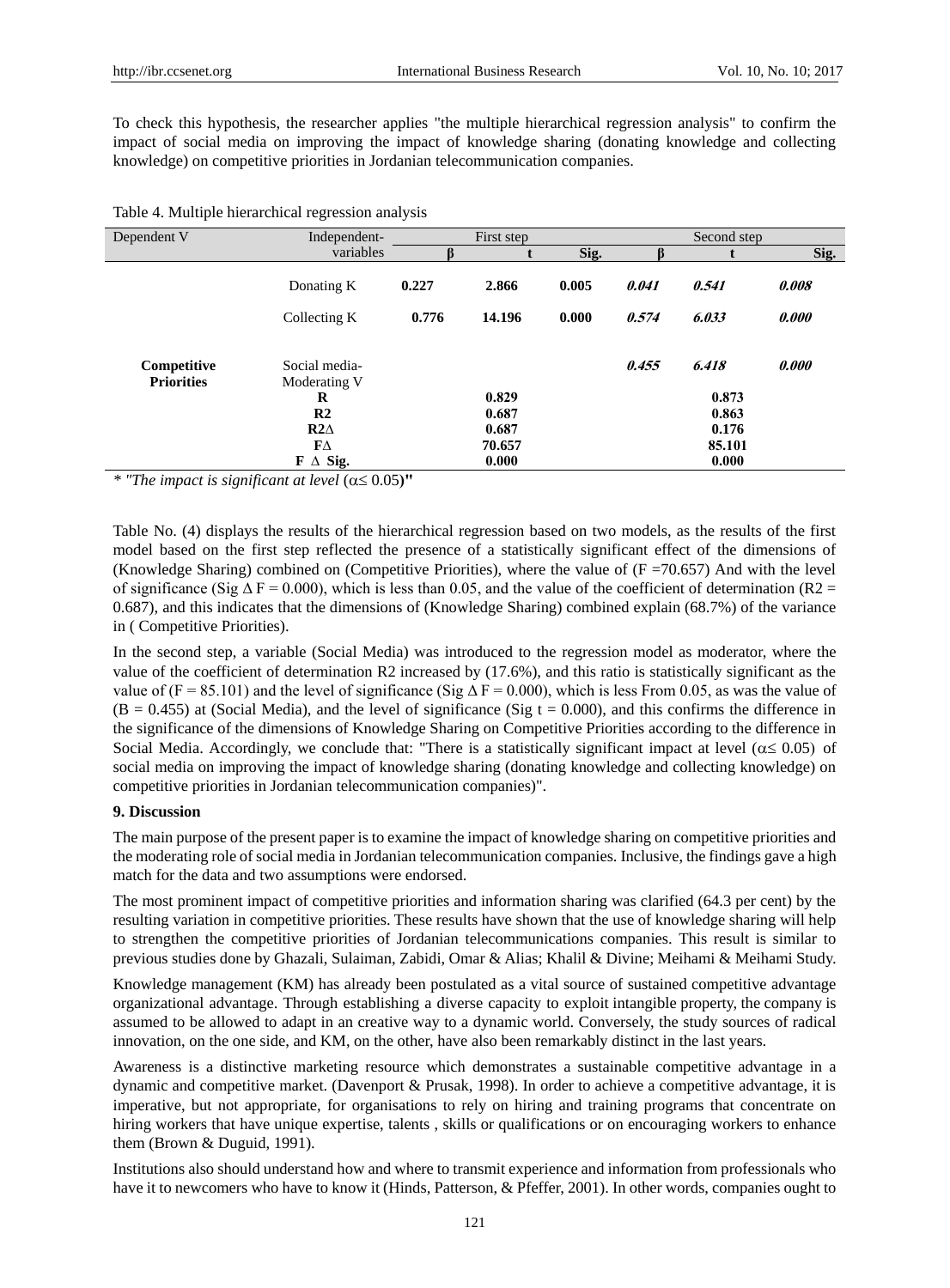promote and make it more efficient use of knowledge-based tools which also exist within the enterprise (Damodaran & Olphert, 2000; Davenport & Prusak, 1998).

Thus, this finding coincides with the Al-Husseini & Elbeltagi (2015) report, which aimed to investigate the effect of sharing knowledge on innovative products and confirmed that sharing knowledge is the foundation of product innovation in the Iraqi higher education context.

The study observed that the explanation for the strong consensus is the exchange of productivity in knowledge management, and turns human expertise into organizational capabilities.

Hypothesis test results showed the presence of significant impact of social media on improving the effect the impact of knowledge sharing on competitive priorities in Jordanian telecommunication companies, There is a statistically significant impact at level ( $\alpha \le 0.05$ ) of social media on improving the impact of knowledge sharing (donating knowledge and collecting knowledge) on competitive priorities in Jordanian telecommunication companies. The value of the determination coefficient increased from (68.7%) to (86.3%).

This result consists with Gaal, Szabo, Kovacs & Csepregi (2015) survey that investigates how internal or external social media equipments are being used for knowledge sharing throughout work or for professional development.

# **10. Conclusion**

This manuscript has revealed that knowledge sharing has considerable and leading effect to competitive priorities. The researcher also recommended that Jordanian telecommunication companies ought to address more on knowledge sharing activities when setting its strategies.

The importance of knowledge processes (especially knowledge sharing) is suitably recognized. Knowledge management can impact organizations and organizational performance at several levels: *"people, processes, products, and the overall organizational performance*". It is important to note that knowledge sharing as a process of knowledge management can impact organizations in two main ways. Firstly, knowledge sharing can aid create knowledge, which can then contribute to improve performance of organizations along these four dimensions. Secondly, knowledge sharing can directly set off perfections along these four dimensions.

Knowledge sharing as a process of knowledge management can impact on competitive priorities. Generally, knowledge can enable the organizations to develop and exploit other tangible and intangible resources better than their competitors. Knowledge can also enable organizations to become more effective by helping them to select and perform the most appropriate processes.

Knowledge sharing can generate knowledge which contributes to economics of scale and scope; this contribution can impact on *(cost)* via refining the organization's capacity to build and leverage knowledge related to products.

## **11. Recommendations & Study Limitations**

### *11.1 Recommendations*

The study recommends Jordanian telecommunication companies to capitalize knowledge sharing and to use social media; which lead to sustain competitive priorities which are the main strengths for long survival. The examiner anticipate that the conclusion of this study will lend a hand the executives, and firms to justify further investment and effort in improving knowledge sharing and infrastructure. As well, this study could make available better thoughtful to the decision makers on the significant role of knowledge sharing and social media in relation to competitive priorities.

## *11.2 Study Limitations*

The study considered only executives working at middle level management in Jordanian telecommunications companies in Amman- Jordan. In addition, this study carried out on Jordanian telecommunications companies, so "generalizing the results of these companies on other industry is questionable!".

## **References**

- Ahmad, S., & Schroeder, R. G. (2002). Dimensions of Competitive Priorities: Are they Clear, Communicated, and Consistent. *The Journal of Applied Business Research*, *18*(1), 77-86.
- Alawani, H. (2001). *Knowledge management: Concept and Theoretical Approaches*. Conference on Creative Leadership in Facing Contemporary Challenges of Arab Management, Arab Organization for Administrative Development, Cairo, Egypt, 6-8 November.

Al-Taher, A. (2012). *Knowledge Management*. Jordan, Amman: Dar Wael for Publishing and Distribution.

Alul, S. (2011). *The Role of Knowledge Management in the Development of Academic Human Resources in the*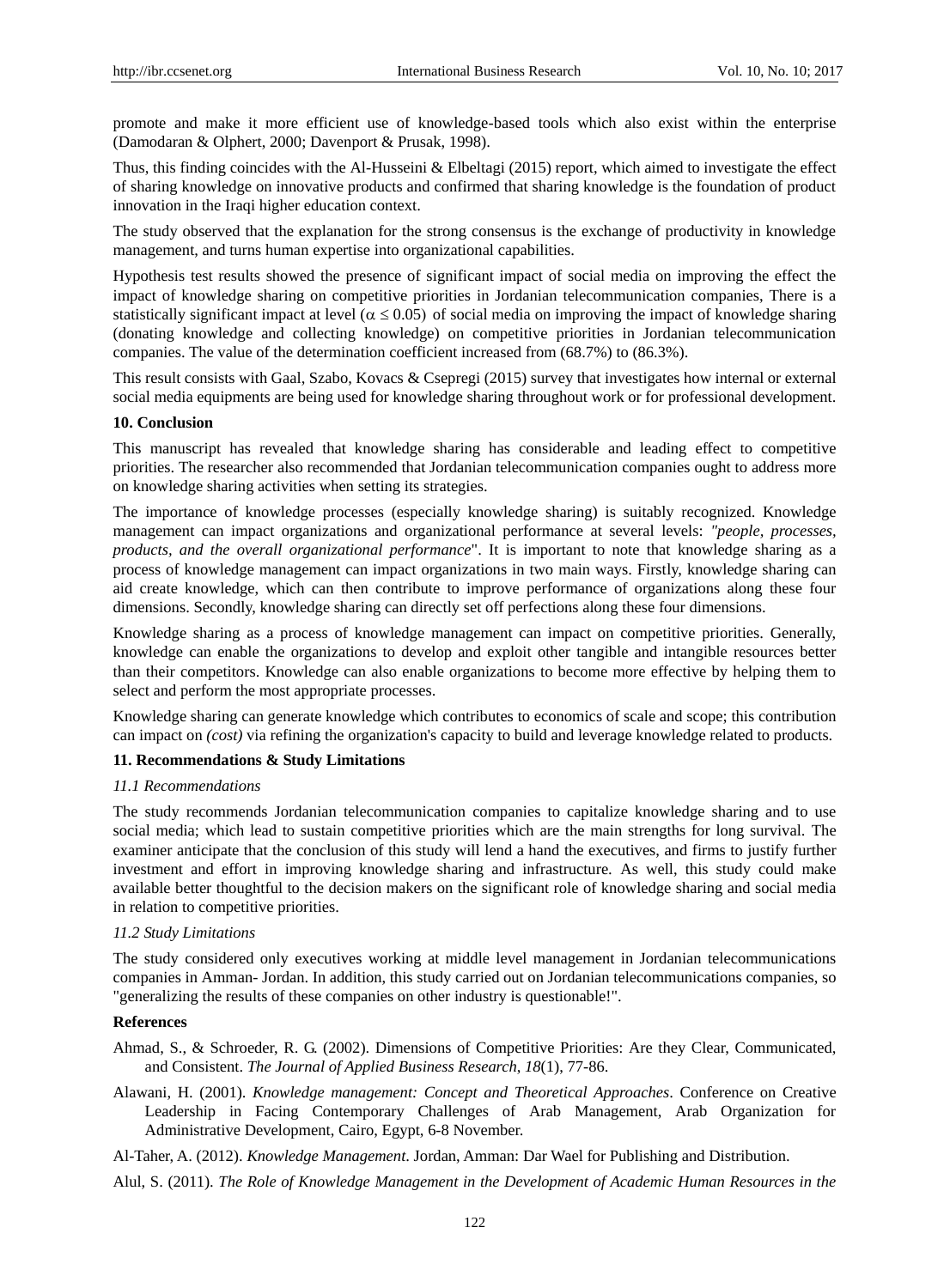*Palestinian Universities in the Gaza Strip*. Unpublished MA, Islamic University, Gaza, Palestine.

- Brown, J. S., & Duguid, P. (1991). Organizational learning and communities-of-practice: Toward a Unified view of working, learning, and innovation. *Organization Science*, *2*(1), 40-57. https://doi.org/10.1287/orsc.2.1.40
- Cummings, J. N. (2004). Work groups, structural diversity, and knowledge sharing in a global organization. *Management Science*, *50*(3), 352-364. https://doi.org/10.1287/mnsc.1030.0134
- Damodaran, L., & Olphert, W. (2000). Barriers and facilitators to the use of knowledge management systems. *Behaviour & Information Technology*, *19*(6), 405-413. https://doi.org/10.1080/014492900750052660
- Dangayach, G. S., & Deshmukh, S. G. (2001). Manufacturing strategy, literature review and some issues. *International Journal of Operations and Production Management*, *21*(7), 884-932. https://doi.org/10.1108/01443570110393414
- Dangayach, G. S., & Deshmukh, S. G. (2003). Evidence of manufacturing strategies in Indian industry: a survey. *International Journal of Production Economics*, *83*(3), 279-298. https://doi.org/10.1016/S0925-5273(02)00372-9
- Daniel, O., Abraham, O., Shadrach, A. M., & Ernest, K. A. (2015). Innovation and Knowledge Sharing: A New Competitive Advantage in the Mobile Telecommunication Industry in Ghana. *Science Journal of Business and Management*, *3*(5), 157-163. https://doi.org/10.11648/j.sjbm.20150305.14
- Davenport, T. H., & Prusak, L. (1998). *Working knowledge: How organizations manage what they know*. Boston, MA: Harvard Business School Press.
- Denyer, D., Parry, E., & Flowers, P. (2011). 'Social', 'Open' and 'Participative'? Exploring Personal Experiences and Organizational Effects of Enterprise 2.0 Use. *Long Range Planning*, *44,* 375-396. https://doi.org/10.1016/j.lrp.2011.09.007
- Dysvik, A., Buch, R., & Kuvaas, B. (2015). Knowledge donating and knowledge collecting: The moderating roles of social and economic LMX, *Leadership and Organization Development Journal, 36*(1), 35-53. https://doi.org/10.1108/LODJ-11-2012-0145
- Fernandez, B., Gonzalez, A., & Sabherwal, R. (2004). *Knowledge management challenges, solutions, and technologies*, Upper Saddle River, New Jersey, NJ: Prentice Hall.
- Foo, G., & Friedman, D. J. (2001). "Variability and Capability: The Foundation of Competitive Operations Performance". *AT&T; Technical Journal*, July/August, 2-9.
- Fournier, S., & Avery, J. (2011). The uninvited brand. *Business Horizons*, *54*(2), 193-207. https://doi.org/10.1016/j.bushor.2011.01.001
- Garvin, D. A. (1987). Competing on the 8 Dimensions of Quality. *Harvard Business Review*, November-December, 101-109.
- [Ghazali,](http://aip.scitation.org/author/Ghazali%2C+Saadiah) [S.,](http://aip.scitation.org/author/Sulaiman%2C+Nor+Intan+Saniah) [Zabidi,](http://aip.scitation.org/author/Zabidi%2C+Nerda+Zura) [O.,](http://aip.scitation.org/author/Omar%2C+Mohd+Faizal) [& Alias.](http://aip.scitation.org/author/Alias%2C+Rose+Alinda) (2016). The impact of knowledge sharing through social media among academia. *AIP Conference Proceedings* 1782, 030003. https://doi.org/10.1063/1.4966060
- Hayes, R. H., & Wheelwright, S. C. (1984). *Restoring our Competitive Edge: Competing Through Manufacturing*. New York, NY: John Wiley & Sons.
- Hill, T. (1994). "Manufacturing Strategy: Text and Cases," John Wiley and Sons, New York.
- Hinds, P. J., Patterson, M., & Pfeffer, J. (2001). Bothered by abstraction: The effect of expertise on knowledge transfer and subsequent novice perfo rmance. *Journal of Applied Psychology*, *86,* 1232-1243. https://doi.org/10.1037/0021-9010.86.6.1232
- Ipe, M. (2003). Knowledge sharing on organizations: A conceptual framework. *Human Resource Development Review*, 2(4), 337-358. https://doi.org/10.1177/1534484303257985
- Jacobs, F. R., & Chase, R. (2010). *Operations and Supply Chain Management*, 14th ed. McGraw- Hill Education.
- Jalonen, H. (2014). *Social Media And Emotions In Organizational Knowledge Creation*, Conference Proceedings, Federated Conference on Computer Science and Information Systems, Warsaw, 1371-1379.
- Kaplan, A. M., & Haenlain, M. (2010). Users of the world, unite! The challenges and opportunities of social media, *Business Horizons*, *53,* 59-68. https://doi.org/10.1016/j.bushor.2009.09.003
- Kate, S. (2009). *Recruitment and Social Media: Building an Effective Online Presence*. Research in 'Knowledge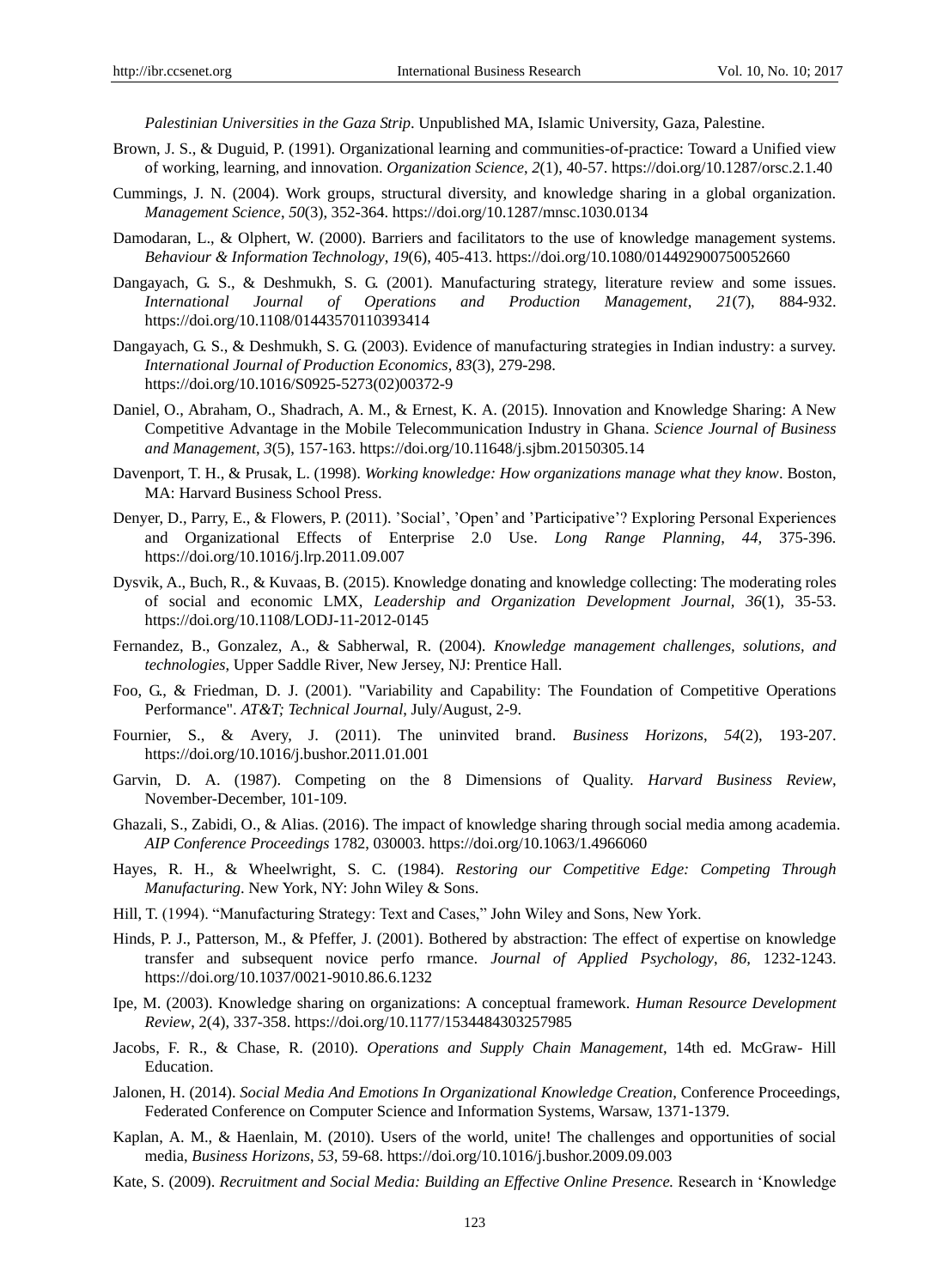and Information Management' and the VU University Amsterdam.

- Kazan, O., & Cetin. (2006). The Effect of Manu- Factoring Strategies on Financial Performance. *Measuring Business Excellence*, *10*(1), 14-26. https://doi.org/10.1108/13683040610652186
- Kietzmann, J. H., Hermkens, K., McCarthy, I. P., Silvestere, B. C. (2011). Social media? Get serious! Understanding the functional blocks of social media. *Business Horizons*, *54*(3), 241-251. https://doi.org/10.1016/j.bushor.2011.01.005
- Koufteros, X. A., Vonderembse, M. A., & Doll, W. J. (2002). Examining the competitive capabilities of manufacturing firms. *Structural Equation Modeling*, *9*(2), 256-282. https://doi.org/10.1207/S15328007SEM0902\_6
- Krajewski, L., & Ritzman, L. (1993). *Operations Management: Strategy and Analysis*, 3rd ed., Addison-Wesley, Boston.
- Lee, C., &. Zhou, L. (2000). Quality Management and Manufacturing Strategies in China. *International Journal of Quality and Reliability Management*, *17*(8), 876-898. https://doi.org/10.1108/02656710010325101
- Meihami, M. (2014). Knowledge Management a way to gain a competitive advantage in firms evidence of manufacturing companies. *International Letters of Social and Humanistic Sciences*, *14,* 80-91. https://doi.org/10.18052/www.scipress.com/ILSHS.14.80
- Nakane, J., & Hall, R. (1991). Holonic Manufacturing: Flexibility—The Competitive Battle in the 1990s. *Production Planning and Control*, *2*(1), 2-13. https://doi.org/10.1080/09537289108919325
- Nonaka, I. (1994). A dynamic theory of organizational knowledge creation. *Organization Science*, *5*(1), 14-37. https://doi.org/10.1287/orsc.5.1.14
- Phusavat, K., & Kanchana, R. (2007). Competitive priorities of manufacturing firms in Thailand. *Industrial Management and Data Systems*, *107*(7), 979-996.
- Phusavat, K., & Kanchana, R. (2008). Competitive priorities for service providers: perspectives from Thailand. *Industrial Management and Data Systems*, *108*(1), 5-21. https://doi.org/10.1108/02635570810844052
- Porter, M. (1991). Towards a Dynamic Theory of Strategy", *Strategic Management Journal*, 12(8), 95-117. https://doi.org/10.1002/smj.4250121008
- Postman, J. (2009). *Social Corp: social media goes corporate*, Berkeley, CA: New Riders.
- Reid, R., & Sanders, R. (2011) *Operations Management: An Integrated Approach* (4<sup>th</sup> ed.), John Wiley & Sons, Inc.
- Rosli, M. M. (2012). Competitive strategy of Malaysian small and medium enterprises: an exploratory investigation. *American International Journal of Contemporary Research*, *2*(1), 93-105.
- Roussan, O. A. (2004). *Knowledge Management and E-Learning*. Conference on Knowledge Management in the Arab World, Al-Zaytoonah University, Amman, Jordan.
- Sekaran, U., & Bougie, R. (2010). *Research methods for business: A skill-building approach* (5th ed.). New York, NY: John Wiley & Sons Inc.
- Spring, M., & Boaden, R. (1997). One more time, how do you win orders: a critical reappraisal of the Hill's manufacturing strategy framework. *International Journal of Operations and Production Management*, *20*(4), 441-467. https://doi.org/10.1108/01443570010314782
- Thawatchai, J., Qiannong, G. U., & Dothang, T. (2016). Evolution of competitive priorities towards performance improvement: a meta-analysis. *[International Journal of Production Research](http://www.tandfonline.com/toc/tprs20/54/24)*, *54*(24).
- Upton, D. (1994). The Management of Manufacturing Flexibility. *California Management Review*, *36*(2), 72-89. https://doi.org/10.2307/41165745
- Van den Hooff, B., & de Ridder, J. A. (2004). Knowledge Sharing in Context: The influence of organizational commitment, communication climate and CMC use on knowledge sharing. *Journal of Knowledge Management*, *8*(6), 117-130. https://doi.org/10.1108/13673270410567675
- Wheelen, T. L., & Hunger, J. D. (2012). *Strategic Management and Business Policy: Globalization, Innovation & Sustainability*, (11th ed.), Pearson Education Limited, England.
- Wolmer, F. (2012). *The Impact of Social Media in the Recruitment Process: An Employers' Perspective*. Master of Science Management, School of Business: National College o f Ireland.